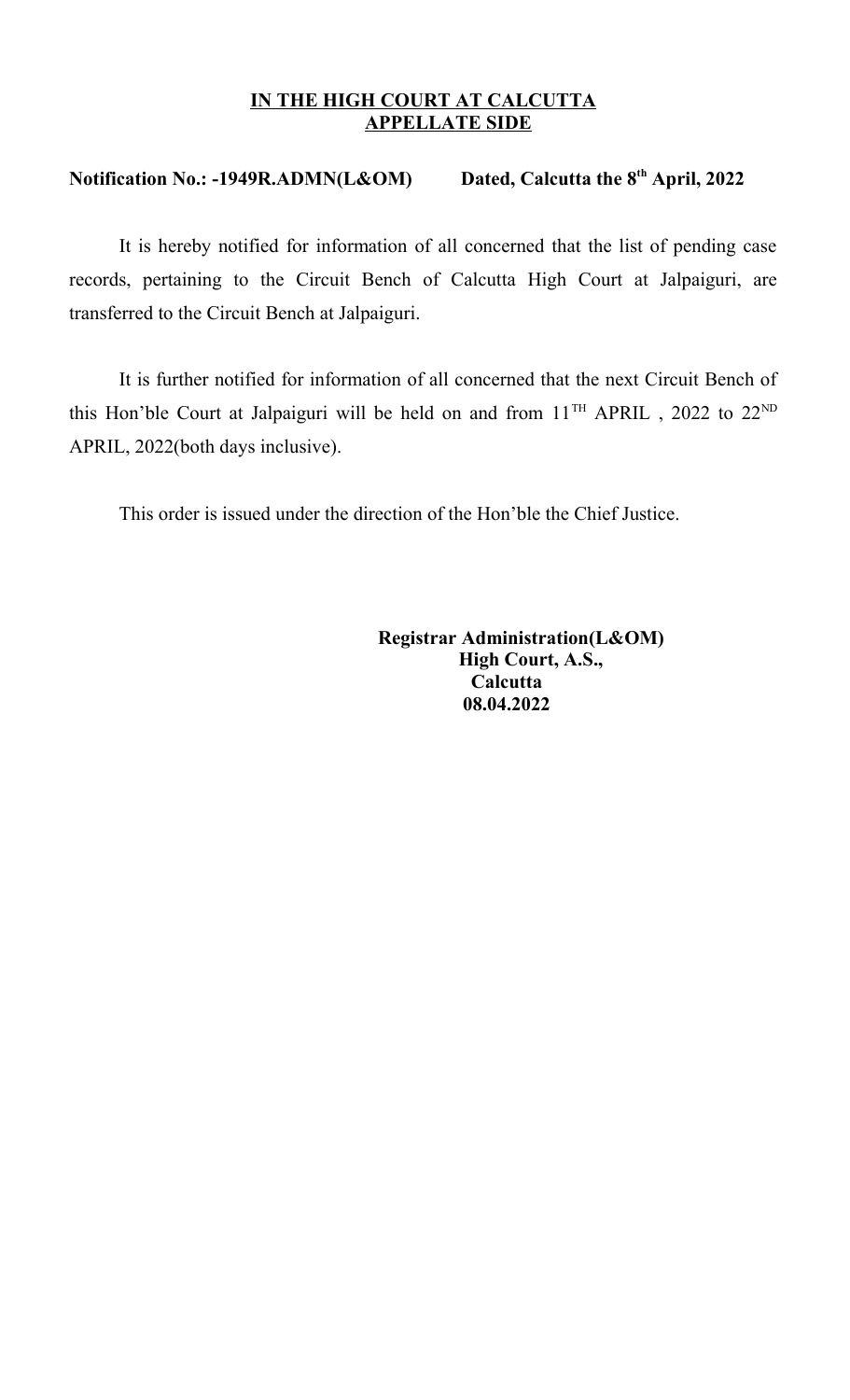## **LIST OF CASES TRANSMITTED TO THE CIRCUIT BENCH AT JALPAIGURI**

| <b>HON'BLE COURTS</b>                                     |
|-----------------------------------------------------------|
|                                                           |
|                                                           |
| 1.CPAN-71/2021 in WPA-72/2021                             |
| 2. WPA-721/2022                                           |
| 3.WPA-741/2022                                            |
| 4.WPA-727/2022                                            |
| 5.WPA-725/2022                                            |
| 6.WPA-747/2022                                            |
| 7.WPA-773/2022                                            |
| 8.CRR-52/2022                                             |
| 9.CRR-67/2022                                             |
| 10.CRR-68/2022                                            |
| 11.CRR-70/2022                                            |
|                                                           |
|                                                           |
|                                                           |
|                                                           |
| <b>CRIMINAL SECTION (APPEAL &amp; MISCELLANEOUS WING)</b> |
|                                                           |
|                                                           |
|                                                           |
| 12.CRM (A)-129/2022                                       |
| 13.CRM (A)-133/2022                                       |
| 14.CRM(A)-134/2022                                        |
| 15.CRM(DB)-70/2022                                        |
| 16.CRM(A)-132/2022                                        |
| 17.CRM (A)-138/2022                                       |
| 18.CRM(DB)-79/2022                                        |
| 19.CRM(A)-137/2022                                        |
| 20.CRA(SB)-03/2022                                        |
| 21.CRA-9/2021                                             |
| 22.CRMSPL-148/2017+CRAN-5289/2017                         |
| 23.CRAN-1/2022 in CRM-1081/2021                           |
| 24.CRAN-2/2022 in CRM-110/2021                            |
| 25.CRM(DB)-83/2022                                        |
| 26.CRM(DB)-73/2022                                        |
|                                                           |
|                                                           |
| <b>CRIMINAL SECTION (REVISION WING)</b>                   |
|                                                           |
|                                                           |
| 27.CRR-15/2022                                            |

 $\mathsf{l}$